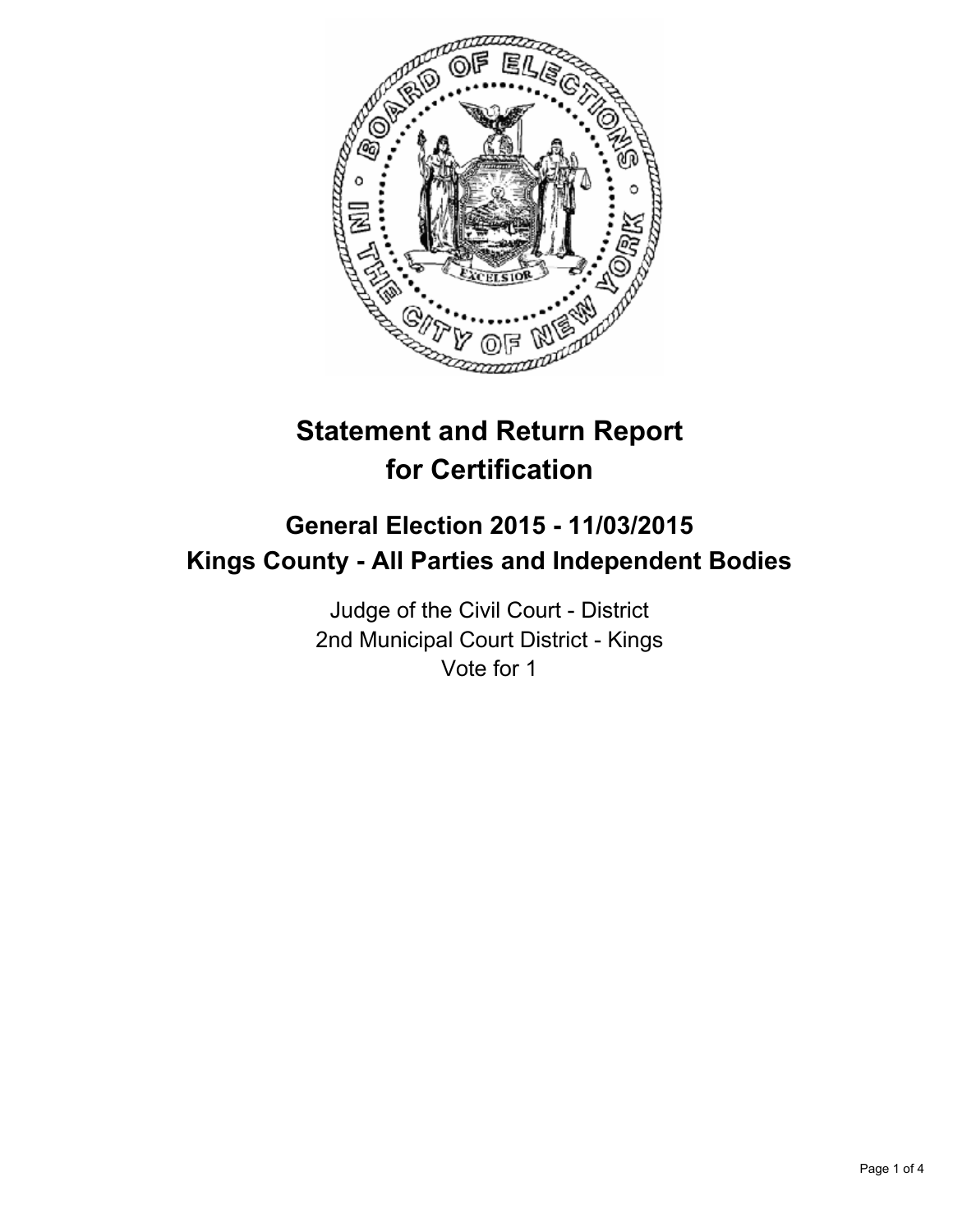

#### **Assembly District 43**

| PUBLIC COUNTER                                           | 540 |
|----------------------------------------------------------|-----|
| <b>EMERGENCY</b>                                         | 2   |
| ABSENTEE/MILITARY                                        | 50  |
| AFFIDAVIT                                                | 8   |
| <b>Total Ballots</b>                                     | 600 |
| Less - Inapplicable Federal/Special Presidential Ballots | 0   |
| <b>Total Applicable Ballots</b>                          | 600 |
| DWEYNIE E. PAUL (DEMOCRATIC)                             | 504 |
| <b>ASSATA SHAKUR (WRITE-IN)</b>                          |     |
| <b>IGENIE F HARRIS-BLENMAN (WRITE-IN)</b>                |     |
| JABARI STERLING (WRITE-IN)                               |     |
| <b>JUDITH SHEINDLIN (WRITE-IN)</b>                       |     |
| MELISSA CHUA (WRITE-IN)                                  |     |
| <b>Total Votes</b>                                       | 509 |
| Unrecorded                                               | 91  |

#### **Assembly District 54**

| <b>PUBLIC COUNTER</b>                                    | 223 |
|----------------------------------------------------------|-----|
| <b>EMERGENCY</b>                                         | 0   |
| ABSENTEE/MILITARY                                        | 8   |
| <b>AFFIDAVIT</b>                                         | 2   |
| <b>Total Ballots</b>                                     | 233 |
| Less - Inapplicable Federal/Special Presidential Ballots | 0   |
| <b>Total Applicable Ballots</b>                          | 233 |
| DWEYNIE E. PAUL (DEMOCRATIC)                             | 186 |
| UNATTRIBUTABLE WRITE-IN (WRITE-IN)                       |     |
| <b>Total Votes</b>                                       | 187 |
| Unrecorded                                               | 46  |

### **Assembly District 55**

| PUBLIC COUNTER                                           | 268 |
|----------------------------------------------------------|-----|
| <b>EMERGENCY</b>                                         | 0   |
| ABSENTEE/MILITARY                                        | 13  |
| AFFIDAVIT                                                | 10  |
| <b>Total Ballots</b>                                     | 291 |
| Less - Inapplicable Federal/Special Presidential Ballots | 0   |
| <b>Total Applicable Ballots</b>                          | 291 |
| DWEYNIE E. PAUL (DEMOCRATIC)                             | 241 |
| <b>Total Votes</b>                                       | 241 |
| Unrecorded                                               | 50  |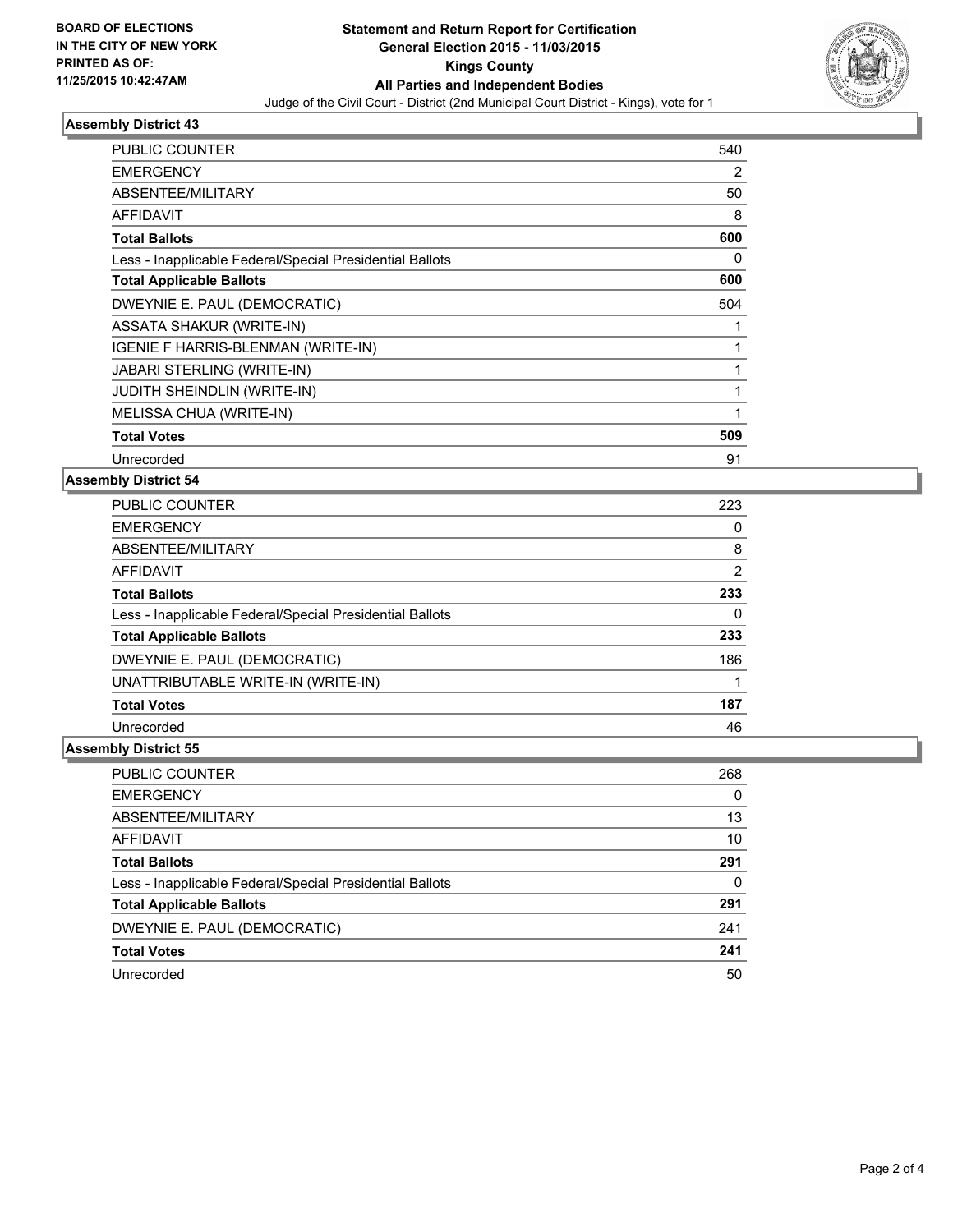

## **Assembly District 56**

| <b>PUBLIC COUNTER</b>                                    | 3,014 |
|----------------------------------------------------------|-------|
| <b>EMERGENCY</b>                                         | 0     |
| ABSENTEE/MILITARY                                        | 57    |
| <b>AFFIDAVIT</b>                                         | 43    |
| <b>Total Ballots</b>                                     | 3,114 |
| Less - Inapplicable Federal/Special Presidential Ballots | 0     |
| <b>Total Applicable Ballots</b>                          | 3,114 |
| DWEYNIE E. PAUL (DEMOCRATIC)                             | 2,597 |
| BARBARA R. KAPNICK (WRITE-IN)                            | 1     |
| EARNEST GADSIDEN (WRITE-IN)                              | 1     |
| ELIJAH SILVA (WRITE-IN)                                  | 1     |
| SAM LEWIS (WRITE-IN)                                     | 1     |
| <b>TYRONE MCDONALD (WRITE-IN)</b>                        | 1     |
| UNATTRIBUTABLE WRITE-IN (WRITE-IN)                       | 3     |
| <b>Total Votes</b>                                       | 2,605 |
| Unrecorded                                               | 509   |

#### **Assembly District 57**

| PUBLIC COUNTER                                           | 1,398 |
|----------------------------------------------------------|-------|
| <b>EMERGENCY</b>                                         | 0     |
| ABSENTEE/MILITARY                                        | 58    |
| <b>AFFIDAVIT</b>                                         | 14    |
| <b>Total Ballots</b>                                     | 1,470 |
| Less - Inapplicable Federal/Special Presidential Ballots | 0     |
| <b>Total Applicable Ballots</b>                          | 1,470 |
| DWEYNIE E. PAUL (DEMOCRATIC)                             | 1,221 |
| BRANDEN COOKS (WRITE-IN)                                 | 1     |
| KEILLY HAMILTON LUTLER (WRITE-IN)                        | 1     |
| KILGORE TROUT (WRITE-IN)                                 | 1     |
| KWAMD SHABAZZ (WRITE-IN)                                 | 1     |
| <b>MARTIN YOUNG (WRITE-IN)</b>                           | 1     |
| MAYA ANGELOU (WRITE-IN)                                  | 1     |
| RENEE HOLMES (WRITE-IN)                                  | 1     |
| UNATTRIBUTABLE WRITE-IN (WRITE-IN)                       | 7     |
| <b>Total Votes</b>                                       | 1,235 |
| Unrecorded                                               | 235   |